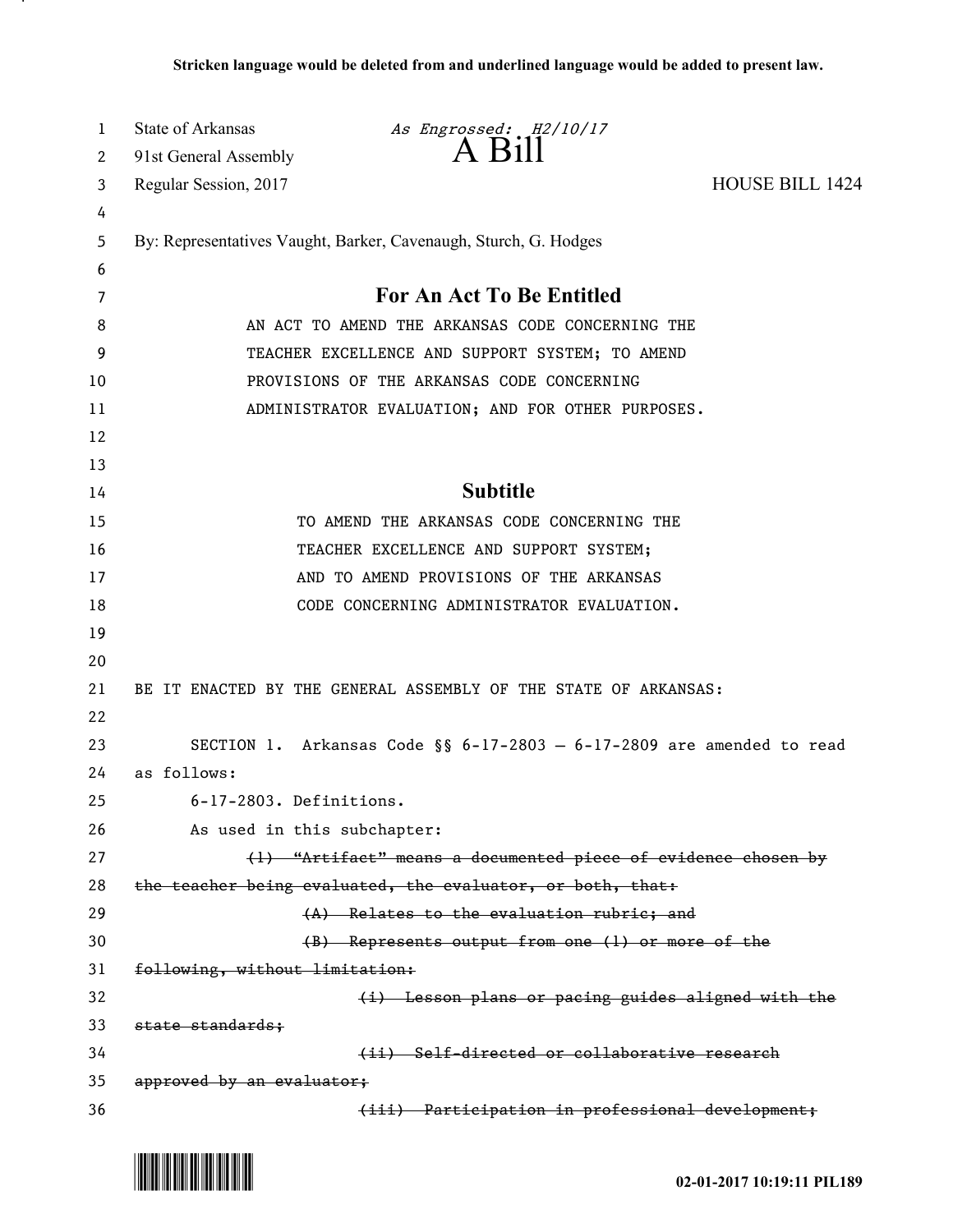| 1  | (iv) Contributions to parent, community, or                   |
|----|---------------------------------------------------------------|
| 2  | professional meetings;                                        |
| 3  | (v) Classroom assessments, including:                         |
| 4  | $(a)$ Unit tests;                                             |
| 5  | (b) Samples of student work, portfolios,                      |
| 6  | writing, and projects;                                        |
| 7  | (e) Pre-assessments and post-assessments; and                 |
| 8  | (d) Classroom-based formative assessments;                    |
| 9  | (vi) District-level assessments, including:                   |
| 10 | $(a)$ Formative assessments;                                  |
| 11 | (b) Grade or subject level assessments;                       |
| 12 | (e) Department-level assessments; and                         |
| 13 | (d) Common assessments;                                       |
| 14 | (vii) State-level assessments, including:                     |
| 15 | (a) End-of-course assessments;                                |
| 16 | (b) Statewide assessments of student                          |
| 17 | achievement; and                                              |
| 18 | (e) Career and technical assessments; and                     |
| 19 | (viii) National assessments, including:                       |
| 20 | (a) Advanced placement assessments;                           |
| 21 | (b) Norm-referenced assessments; and                          |
| 22 | (e) Career and technical assessments;                         |
| 23 | (1) "Artifact or artifacts" means materials that document the |
| 24 | teacher's professional practice;                              |
| 25 | $(2)$ (A) "Data" means:                                       |
| 26 | Teacher performance data;<br>(i)                              |
| 27 | (ii) Student performance data; or                             |
| 28 | (iii) Overall school performance data.                        |
| 29 | "Data" may include multiple measures of student<br>(B)        |
| 30 | growth, school quality, or student success.                   |
| 31 | (3) "Direct observation" means the evaluator observes the     |
| 32 | teacher leading or facilitating instruction while:            |
| 33 | Physically present inside or outside the teacher's<br>(A)     |
| 34 | classroom; or                                                 |
| 35 | Using appropriate technology to observe.<br>(B)               |
| 36 | $(2)$ $(A)$ $(A)$ "Evaluation" means the process under this   |

02-01-2017 10:19:11 PIL189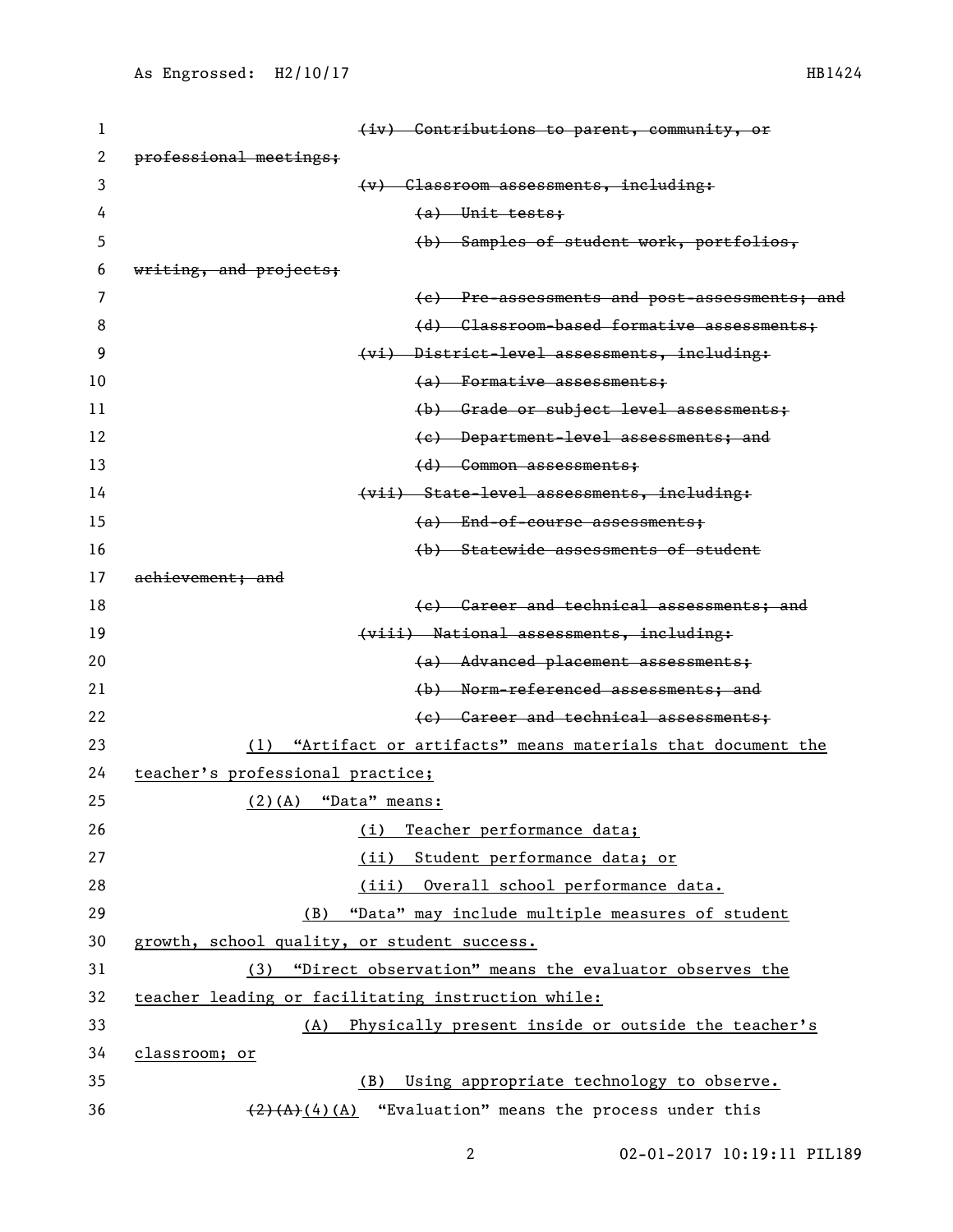subchapter used to: (i) Assess with evidence what a teacher should know and be able to do as measured by the domains and performance ratings of an evaluation framework; and (ii) Promote teacher growth through professional learning. (B) "Evaluation" does not include a teacher's performance relating to competitive athletics and competitive extracurricular activities; 9 (3)(5) "Evaluation framework" means a standardized set of teacher evaluation domains that provide the overall basis for an evaluation;  $\left\langle 4\right\rangle$  (6) "Evaluation rubric" means a set of performance components for each teacher evaluation domain in the evaluation framework; 13 (5)(7) "Evaluator" means a person licensed by the State Board of Education as an administrator who is designated as the person responsible for evaluating teachers and who is an employee of the school district in which the evaluations are performed; (8)(A) "Evidence" means: 18 (i) Direct observations; 19 (ii) Indirect observations; (iii) Artifacts; and (iv) Data. (B) "Evidence" should: (i) Facilitate a professional dialogue for the teacher and evaluator; and (ii) Provide essential evidence of the teacher's 26 classroom practices; (6) "External assessment measure" means a measure of student achievement or growth that is administered, developed, and scored by a person 29 or entity other than the teacher being evaluated, except that the assessment may be administered by the teacher being evaluated if the assessment is monitored by a licensed individual designated by the evaluator; (7) "Formal classroom observation" means an announced visit to a classroom that:  $(A)$  Is preceded by a pre-observation conference to discuss the lesson plan and objectives; 36 (B)(i) Is conducted by an evaluator for at least seventy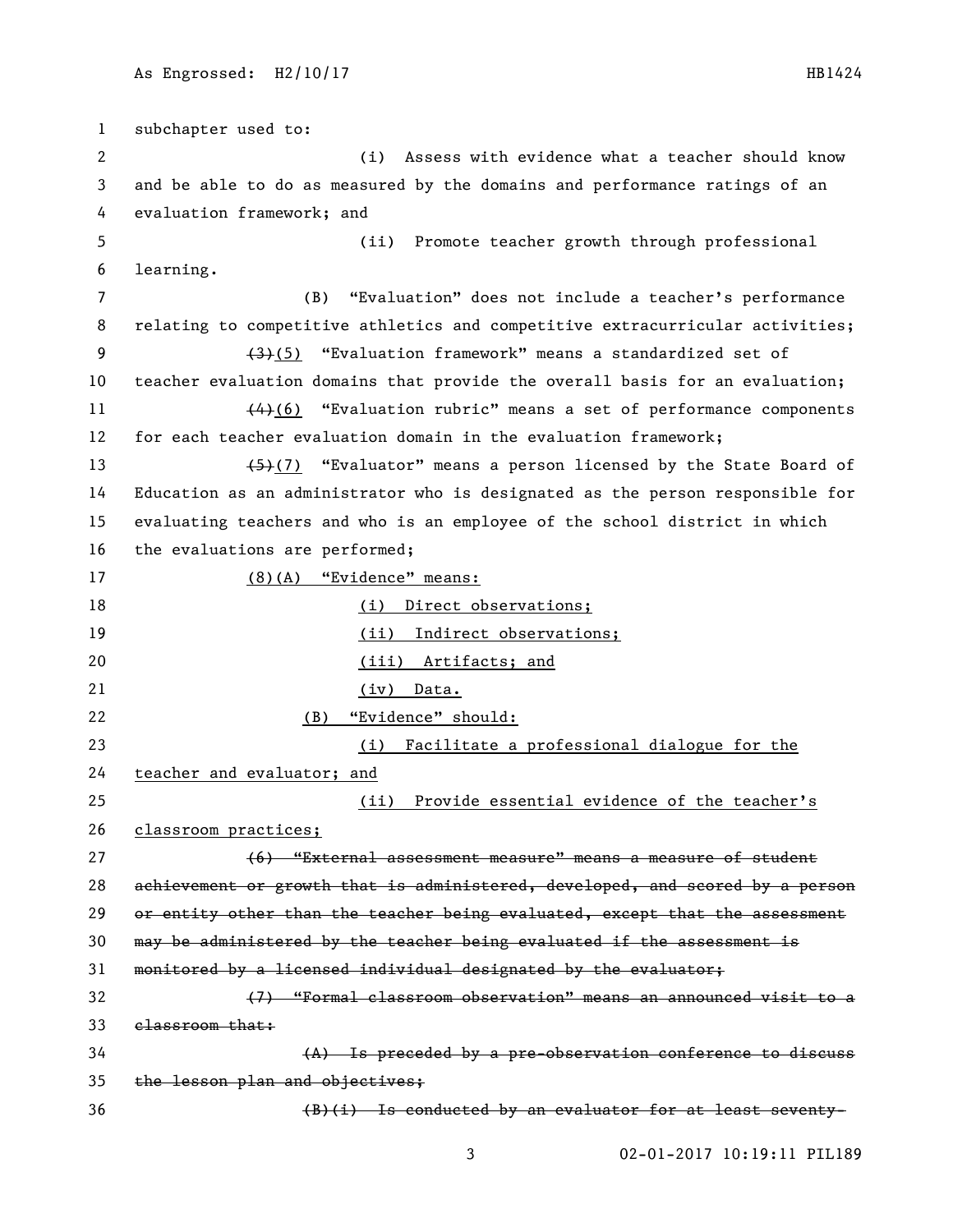| 1  | five percent (75%) of the class period either by observing the teacher:       |
|----|-------------------------------------------------------------------------------|
| 2  | $(a)$ In the classroom;                                                       |
| 3  | (b) Through the use of three-hundred-sixty-                                   |
| 4  | degree video technology; or                                                   |
| 5  | (e) For a teacher in a digital learning                                       |
| 6  | environment, through the use of other appropriate technology.                 |
| 7  | (ii) The length of time for a formal classroom                                |
| 8  | observation of a teacher teaching in a block schedule or in a class period    |
| 9  | lasting longer than sixty (60) minutes may be adjusted to allow for an        |
| 10 | observation for forty-five (45) minutes or more of the teacher's class        |
| 11 | period;                                                                       |
| 12 | (C) Facilitates a professional dialogue for the teacher                       |
| 13 | and evaluator; and                                                            |
| 14 | (D) Provides essential evidence of the teacher's classroom                    |
| 15 | practices;                                                                    |
| 16 | (8) "Formative assessment" means an evaluation of a student's                 |
| 17 | learning that is given before the student completes a course of instruction   |
| 18 | to foster the student's development and improvement on a specific strand      |
| 19 | within the course of instruction;                                             |
| 20 | (9) "Informal classroom observation" means an observation                     |
| 21 | conducted by an evaluator for the same purpose as a formal classroom          |
| 22 | observation but may be:                                                       |
| 23 | $(A)$ Unannounced: or                                                         |
| 24 | (B) For a shorter period of time than a formal classroom                      |
| 25 | observation:                                                                  |
| 26 | (9) "Formative year" means a year other than a summative                      |
| 27 | evaluation year in which the teacher and the school collaboratively engage in |
| 28 | supporting the teacher's growth in effective teaching practices and           |
| 29 | professionalism, aligned with the teacher's needs identified in the teacher's |
| 30 | professional growth plan;                                                     |
| 31 | (10) "Indirect observation" means the evaluator observes systems              |
| 32 | that operate as a result of a teacher's research, planning, and               |
| 33 | implementation inside or outside of the classroom;                            |
| 34 | (10)(11) "Intensive support status" means the employment status               |
| 35 | administered under this subchapter that is assigned to a teacher under § 6-   |
| 36 | $17 - 2807;$                                                                  |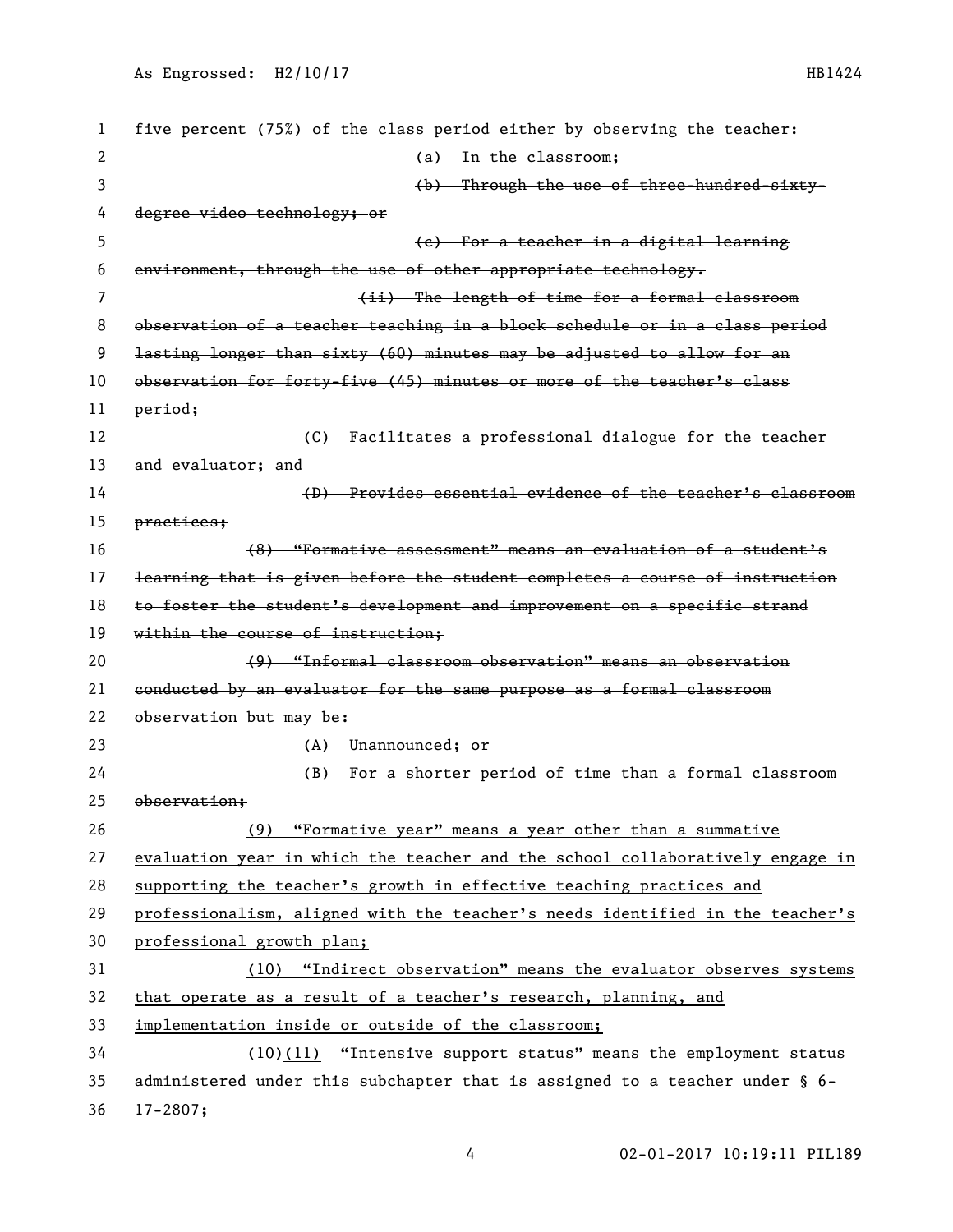| 1  | (11) "Interim teacher appraisal" means a form of evaluation,                  |
|----|-------------------------------------------------------------------------------|
| 2  | other than a summative evaluation, that:                                      |
| 3  | (A) Provides support for teaching practices; and                              |
| 4  | (B) Uses standards for teacher growth and performance that                    |
| 5  | are consistent with the evaluation rubrics for the teacher evaluation domains |
| 6  | of a summative evaluation;                                                    |
| 7  | "Novice teacher" means a teacher having less than one (1)<br>(12)             |
| 8  | three (3) school year years of public school classroom teaching experience;   |
| 9  | (13) "Post-observation conference" means a conference between                 |
| 10 | the teacher and evaluator following a formal classroom observation to         |
| 11 | discuss:                                                                      |
| 12 | (A) The evaluator's observations; and                                         |
| 13 | (B) Artifacts presented by the teacher after the formal                       |
| 14 | elassroom observation;                                                        |
| 15 | (14) "Pre-observation conference" means a conference between the              |
| 16 | teacher and evaluator to discuss goals and planned outcomes for a classroom   |
| 17 | lesson before a formal classroom observation;                                 |
| 18 | (15) "Probationary teacher" means the same as probationary                    |
| 19 | teacher under § 6-17-1502;                                                    |
| 20 | (16) "Professional development plan" means the professional                   |
| 21 | development plan under § 6-17-704 that encompasses all professional           |
| 22 | development required by rule, under law, and by a school district, public     |
| 23 | school, or education service cooperative for a teacher;                       |
| 24 | (17)(13) "Professional growth plan" means the component of a                  |
| 25 | professional development plan that is an individual teacher's plan designed   |
| 26 | to meet the specific growth needs of a the teacher identified under the       |
| 27 | Teacher Excellence and Support System;                                        |
| 28 | (18)(14) "Statewide assessment of student achievement" means a                |
| 29 | statewide benchmark exam, end-of-course assessment, or a summative assessment |
| 30 | an evaluation of student achievement based on Arkansas academic standards     |
| 31 | administered through:                                                         |
| 32 | (A) The Arkansas Comprehensive Testing, Assessment, and                       |
| 33 | Accountability Program Act, § 6-15-401 et seq.; or                            |
| 34 | (B) A program of common core assessments administered                         |
| 35 | under rules of the state board under the state's comprehensive assessment     |
| 36 | system;                                                                       |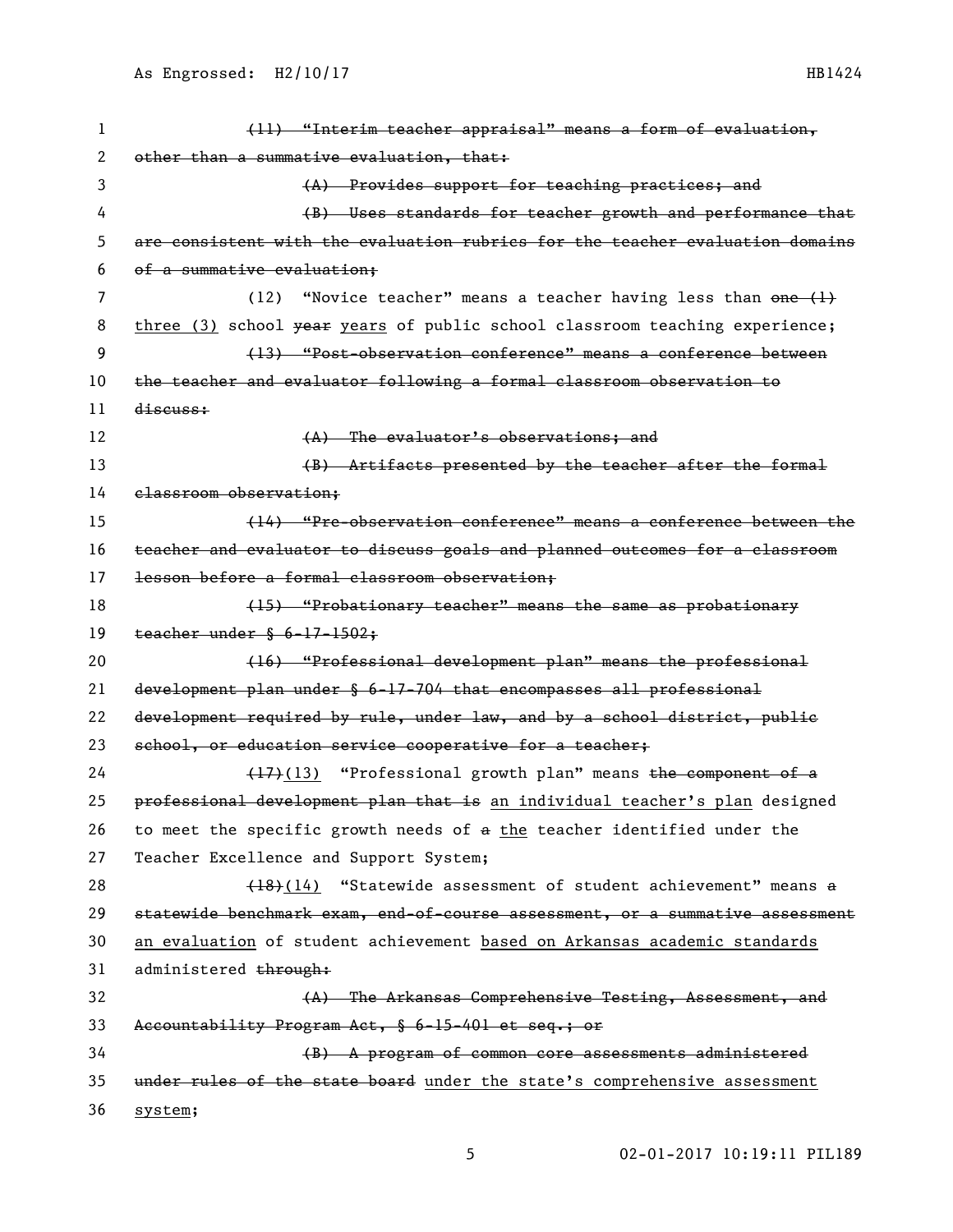| $\mathbf{1}$ | (19) "Summative assessment" means an evaluation of student                    |
|--------------|-------------------------------------------------------------------------------|
| 2            | achievement given at the completion of a course of instruction that           |
| 3            | eumulatively measures whether the student met long-term learning goals for    |
| 4            | the course:                                                                   |
| 5            | $(20)(15)$ "Summative evaluation" means an evaluation of a                    |
| 6            | teacher's performance that:                                                   |
| 7            | (A) evaluates Evaluates all domains of the evaluation                         |
| 8            | framework that supports:                                                      |
| 9            | Is supported by evidence of the teacher's professional<br>(B)                 |
| 10           | practice;                                                                     |
| 11           | Improvement Supports improvement in the teacher's<br>(A)(C)                   |
| 12           | teaching practices and student achievement; and                               |
| 13           | (B) (D) A Informs a school district's employment decision                     |
| 14           | concerning the teacher; and                                                   |
| 15           | $\frac{(21)(A)(16)(A)}{4}$ "Teacher" means a person who is:                   |
| 16           | Required to hold and holds a teaching license<br>(i)                          |
| 17           | from the state board as a condition of employment; and                        |
| 18           | (ii)<br>Employed in a public school as a:                                     |
| 19           | (a) Classroom teacher engaged directly in                                     |
| 20           | instruction with students in a classroom setting;                             |
| 21           | Guidance counselor;<br>(b)                                                    |
| 22           | Library media specialist;<br>(c)                                              |
| 23           | Special education teacher; or<br>(d)                                          |
| 24           | Teacher in another position identified by<br>(e)                              |
| 25           | the state board.                                                              |
| 26           | "Teacher" also includes a licensed or nonlicensed<br>(B)                      |
| 27           | classroom teacher employed in a position under subdivision $(16)(A)(ii)$ of   |
| 28           | this section at a:                                                            |
| 29           | (i) publie Public charter school under a waiver of                            |
| 30           | teacher licensure requirements granted by the state board in the charter; or  |
| 31           | (ii) School district under a waiver of teacher                                |
| 32           | licensure requirements granted by the state board under § 6-15-103 or under   |
| 33           | the District of Innovation Program, § 6-15-2801 et seq.                       |
| 34           | "Teacher" does not include a person who is employed<br>(C)                    |
| 35           | full time by a school district or public school solely as a superintendent or |
| 36           | administrator, and                                                            |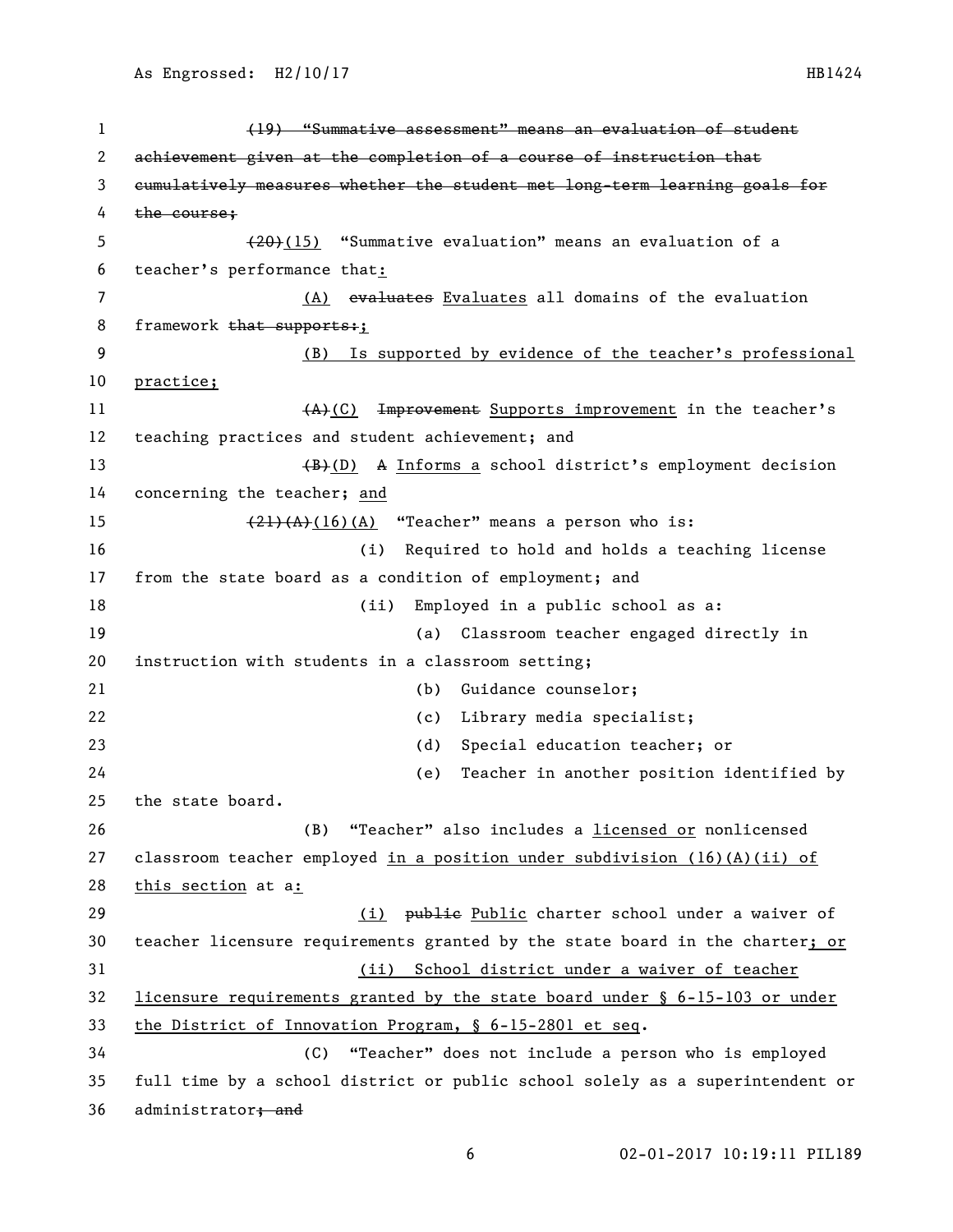| 1  | (22) "Tested content area" means a teaching content area that is              |
|----|-------------------------------------------------------------------------------|
| 2  | tested under a statewide assessment of student achievement.                   |
| 3  |                                                                               |
| 4  | 6-17-2804. Administrative agency responsibilities.                            |
| 5  | The State Board of Education shall promulgate rules for the<br>(a)            |
| 6  | Teacher Excellence and Support System consistent with this subchapter.        |
| 7  | The rules shall without limitation:<br>(b)                                    |
| 8  | Recognize that student learning is the foundation of teacher<br>(1)           |
| 9  | effectiveness, that many factors impact student learning not all of which are |
| 10 | under the control of the teacher or the school, and that evidence of student  |
| 11 | learning includes trend data and is not limited to a single assessment        |
| 12 | multiple measures;                                                            |
| 13 | (2) Provide that the goals of the Teacher Excellence and Support              |
| 14 | System are quality assurance and teacher growth;                              |
| 15 | Reflect evidence-based or proven practices that improve<br>(3)                |
| 16 | student learning;                                                             |
| 17 | (4)<br>Utilize clear, concise, evidentiary data for teacher                   |
| 18 | professional growth and development to improve student achievement;           |
| 19 | Recognize that evidence of student growth is a significant<br>(5)             |
| 20 | part of the Teacher Excellence and Support System;                            |
| 21 | Ensure that student growth is analyzed at every phase of the<br>(6)           |
| 22 | evaluation system to illustrate teacher effectiveness;                        |
| 23 | (7) Require annual evidence of student growth from artifacts and              |
| 24 | external assessment measures:                                                 |
| 25 | (8)(7) Include clearly defined teacher evaluation domains,                    |
| 26 | performance ratings, and evaluation rubric components for the evaluation      |
| 27 | framework;                                                                    |
| 28 | $(9)(8)$ Include procedures for implementing each component of the            |
| 29 | Teacher Excellence and Support System; and                                    |
| 30 | $(10)(9)$ Include the professional development requirements for               |
| 31 | all superintendents, administrators, evaluators, and teachers to obtain the   |
| 32 | training necessary to be able to understand and successfully implement a      |
| 33 | Teacher Excellence and Support System under this subchapter; and              |
| 34 | (10)(A) Include the requirements for schools and school                       |
| 35 | districts to report data under this subchapter to inform public school        |
| 36 | accountability and support the state's goal of equitable access to effective  |

02-01-2017 10:19:11 PIL189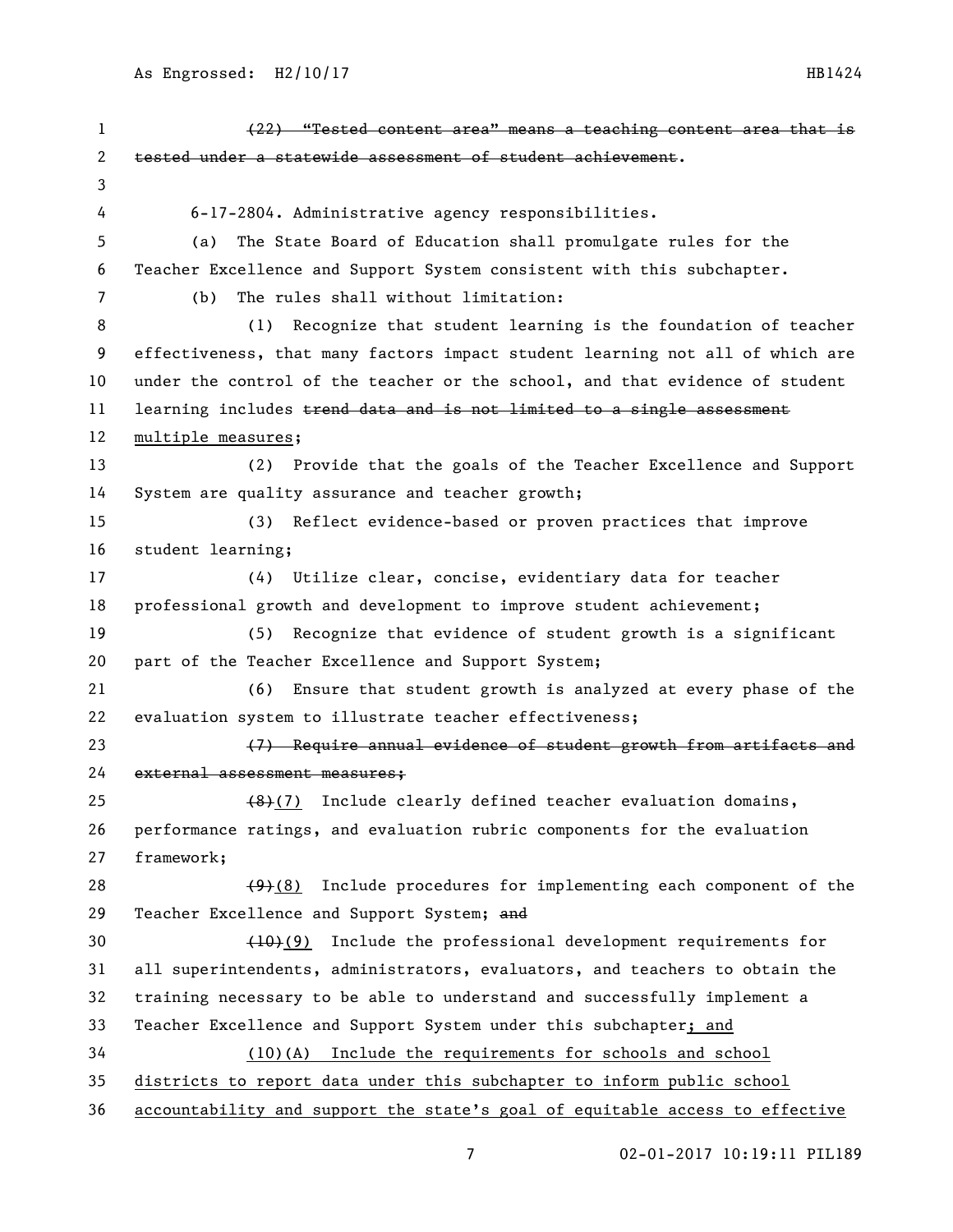As Engrossed: H2/10/17 HB1424

| $\mathbf{1}$ | teachers for all students.                                                 |
|--------------|----------------------------------------------------------------------------|
| 2            | (B) The raw data reported to and collected by the                          |
| 3            | Department of Education for the purposes of this section, including all or |
| 4            | part of the raw data that the department provides to an expert outside the |
| 5            | department for analysis, is exempt from disclosure under the Freedom of    |
| 6            | Information Act of 1967, § 25-19-101 et seq.                               |
| 7            |                                                                            |
| 8            | 6-17-2805. Summative evaluations.                                          |
| 9            | At least one (1) time every four (4) school years, a public school<br>(a)  |
| 10           | shall conduct a summative evaluation for each teacher who is not a novice  |
| 11           | teacher.                                                                   |
| 12           | The evaluation framework for a summative evaluation for a<br>(b)           |
| 13           | classroom teacher shall include without limitation:                        |
| 14           | The following teacher evaluation domains:<br>(1)                           |
| 15           | Planning and preparation;<br>(A)                                           |
| 16           | Classroom environment;<br>(B)                                              |
| 17           | (C)<br>Instruction; and                                                    |
| 18           | Professional responsibilities; and<br>(D)                                  |
| 19           | An evaluation rubric using nationally accepted components<br>(2)           |
| 20           | that consists of the following at least four (4) performance ratings+      |
| 21           | $(A)$ Distinguished;                                                       |
| 22           | $(B)$ Proficient;                                                          |
| 23           | $(G)$ Basic; and                                                           |
| 24           | $(D)$ Unsatisfactory.                                                      |
| 25           | (b) A summative evaluation shall result in a written:                      |
| 26           | (1) Evaluation determination for the teacher's performance                 |
| 27           | rating on each teacher evaluation domain; and                              |
| 28           | (2) Summative evaluation determination of the teacher's                    |
| 29           | performance rating on all teacher evaluation domains as a whole.           |
| 30           | (e) A summative evaluation shall use an appropriate evaluation             |
| 31           | framework, evaluation rubric, and external assessment measurements for a   |
| 32           | teacher who is not a classroom teacher, including without limitation:      |
| 33           | $(1)$ A guidance counselor;                                                |
| 34           | $(2)$ A library media specialist;                                          |
| 35           | (3) A special education teacher; or                                        |
| 36           | (4) Other teacher as identified by the State Board of Education.           |

02-01-2017 10:19:11 PIL189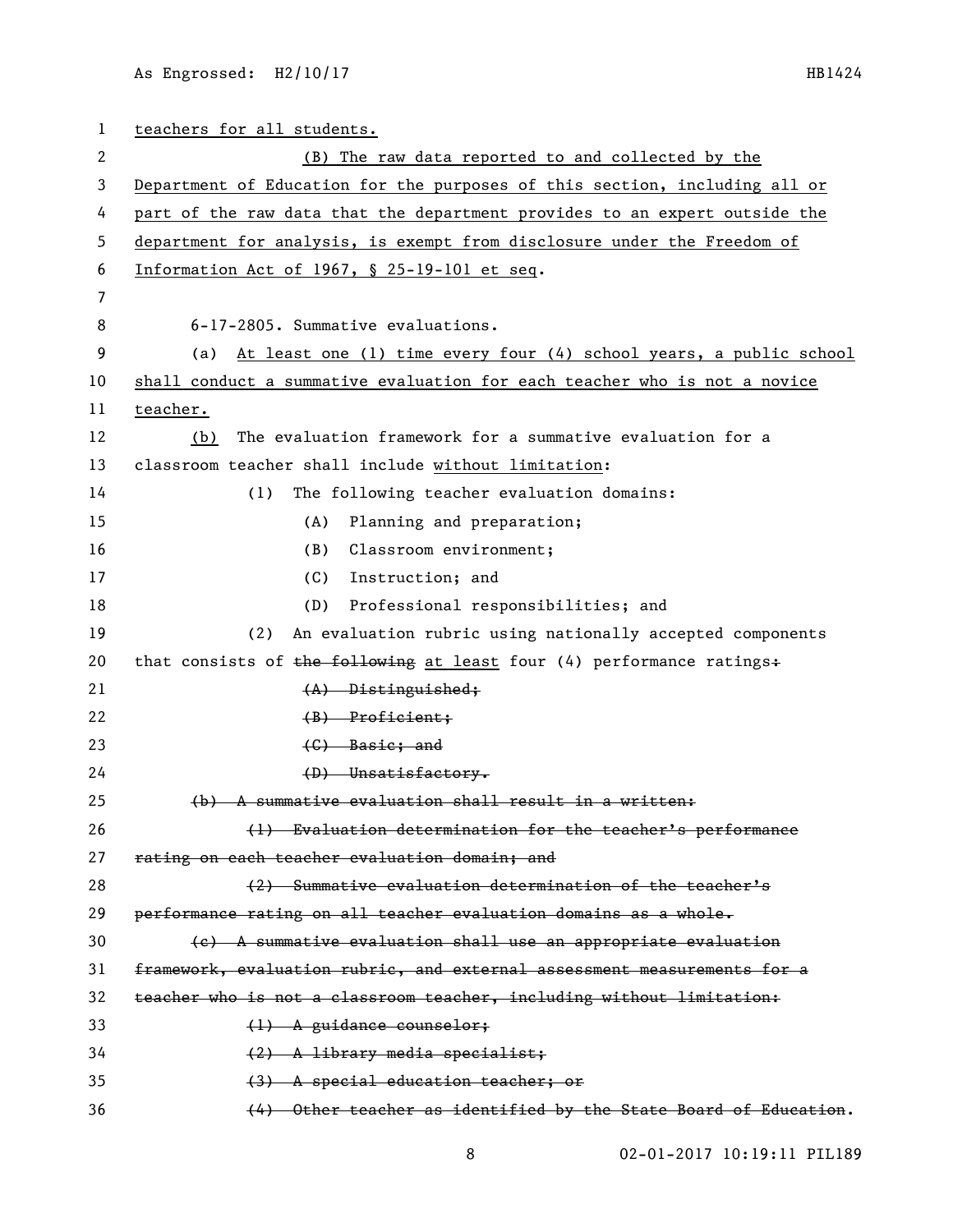| 1  | (c) A summative evaluation shall:                                         |
|----|---------------------------------------------------------------------------|
| 2  | (1) Result in a written evaluation determination for the                  |
| 3  | teacher's performance on all evaluation domains as a whole;               |
| 4  | (2) Use the evaluation framework and evaluation rubric                    |
| 5  | appropriate to the teacher's role;                                        |
| 6  | (3)(A) Use multiple sources of evidence of the teacher's                  |
| 7  | professional practice including direct observation, indirect observation, |
| 8  | artifacts, and data.                                                      |
| 9  | Subdivision $(c)(3)(A)$ of this section does not require<br>(B)           |
| 10 | that every component of the domains be evidenced by artifacts when        |
| 11 | observation or data is used.                                              |
| 12 | (C) A school or school district may adopt policies to:                    |
| 13 | (i) Incorporate peer observations and student                             |
| 14 | feedback that contribute to the summative rating; and                     |
| 15 | (ii) Substitute for the whole or any part of the                          |
| 16 | summative evaluation any part of a teacher's work completed for the       |
| 17 | certification or renewal of a certification from the National Board for   |
| 18 | Professional Teaching Standards;                                          |
| 19 | (4) Include presentations of evidence chosen by the teacher, the          |
| 20 | evaluator, or both;                                                       |
| 21 | (5) Provide an opportunity for the evaluator and teacher to               |
| 22 | discuss the review of evidence used in the evaluation; and                |
| 23 | (6) Provide feedback based on the evaluation rubric that the              |
| 24 | teacher can use to improve teaching skills and student learning.          |
| 25 | (d) {Repealed,} At the conclusion of a summative evaluation, a public     |
| 26 | school shall assign the teacher being evaluated an overall performance    |
| 27 | rating.                                                                   |
| 28 | (e) A summative evaluation process shall include:                         |
| 29 | (1) A pre-observation conference and post-observation                     |
| 30 | conference;                                                               |
| 31 | (2) A formal classroom observation and may also include an                |
| 32 | informal classroom observation;                                           |
| 33 | (3) Presentations of artifacts chosen by the teacher, the                 |
| 34 | evaluator, or both;                                                       |
| 35 | (4) An opportunity for the evaluator and teacher to discuss the           |
| 36 | review of external assessment measures used in the evaluation;            |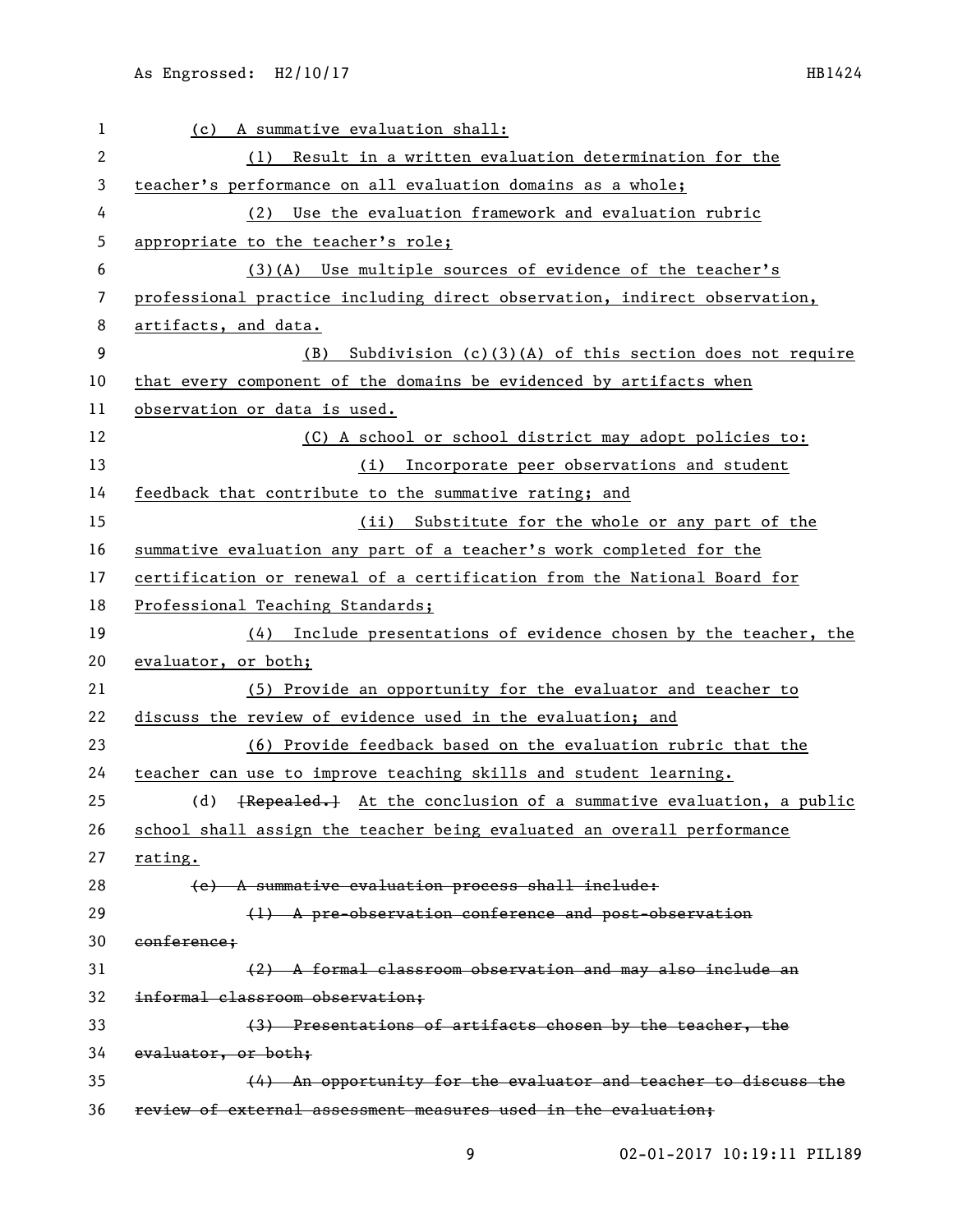| 1  | (5) A written evaluation determination for each teacher                        |
|----|--------------------------------------------------------------------------------|
| 2  | evaluation domain and a written summative evaluation determination;            |
| 3  | (6) Feedback based on the evaluation rubric that the teacher can               |
| 4  | use to improve teaching skills and student learning; and                       |
| 5  | (7) Feedback from the teacher concerning the evaluation process                |
| 6  | and evaluator.                                                                 |
| 7  |                                                                                |
| 8  | 6-17-2806. Teacher support components system.                                  |
| 9  | $(a)$ $(4)$ In formative years, the Teacher Excellence and Support System      |
| 10 | aligns professional support and learning opportunities to link a teacher's     |
| 11 | professional practice with support for targeted, personalized learning.        |
| 12 | (b)(1) Except as provided in subdivision $(a)$ $(3)$ (b)(3) of this            |
| 13 | section, a teacher being evaluated and the evaluator, working together, shall  |
| 14 | develop a professional growth plan for the teacher that:                       |
| 15 | Identifies professional growth outcomes to advance the<br>(A)                  |
| 16 | teacher's professional skills; and                                             |
| 17 | (B)<br>Clearly links professional development activities and                   |
| 18 | the teacher's individual professional growth needs identified through the      |
| 19 | Teacher Excellence and Support System personalized, competency-based           |
| 20 | professional learning opportunities to the professional growth outcomes.       |
| 21 | The personal growth plan may include without limitation the<br>(2)             |
| 22 | following professional development activities:                                 |
| 23 | (A) Collaborating with a team of teachers on a shared plan                     |
| 24 | that benefits the whole school, a content area, or a grade level;              |
| 25 | (B) Conducting self-directed research related to the                           |
| 26 | teacher's professional growth plan; or                                         |
| 27 | Completing competency-based credentialing.<br>(C)                              |
| 28 | (2) The professional growth plan shall require that at least                   |
| 29 | $one-half (1/2) of the professional development hours required by law or rule$ |
| 30 | for teacher licensure are directly related to one (1) or more of:              |
| 31 | $(A)$ The teacher's content area;                                              |
| 32 | (B) Instructional strategies applicable to the teacher's                       |
| 33 | content area; or                                                               |
| 34 | (C) The teacher's identified needs.                                            |
| 35 | If the teacher and the evaluator cannot agree on a<br>(3)                      |
| 36 | professional growth plan, the evaluator's decision shall be final.             |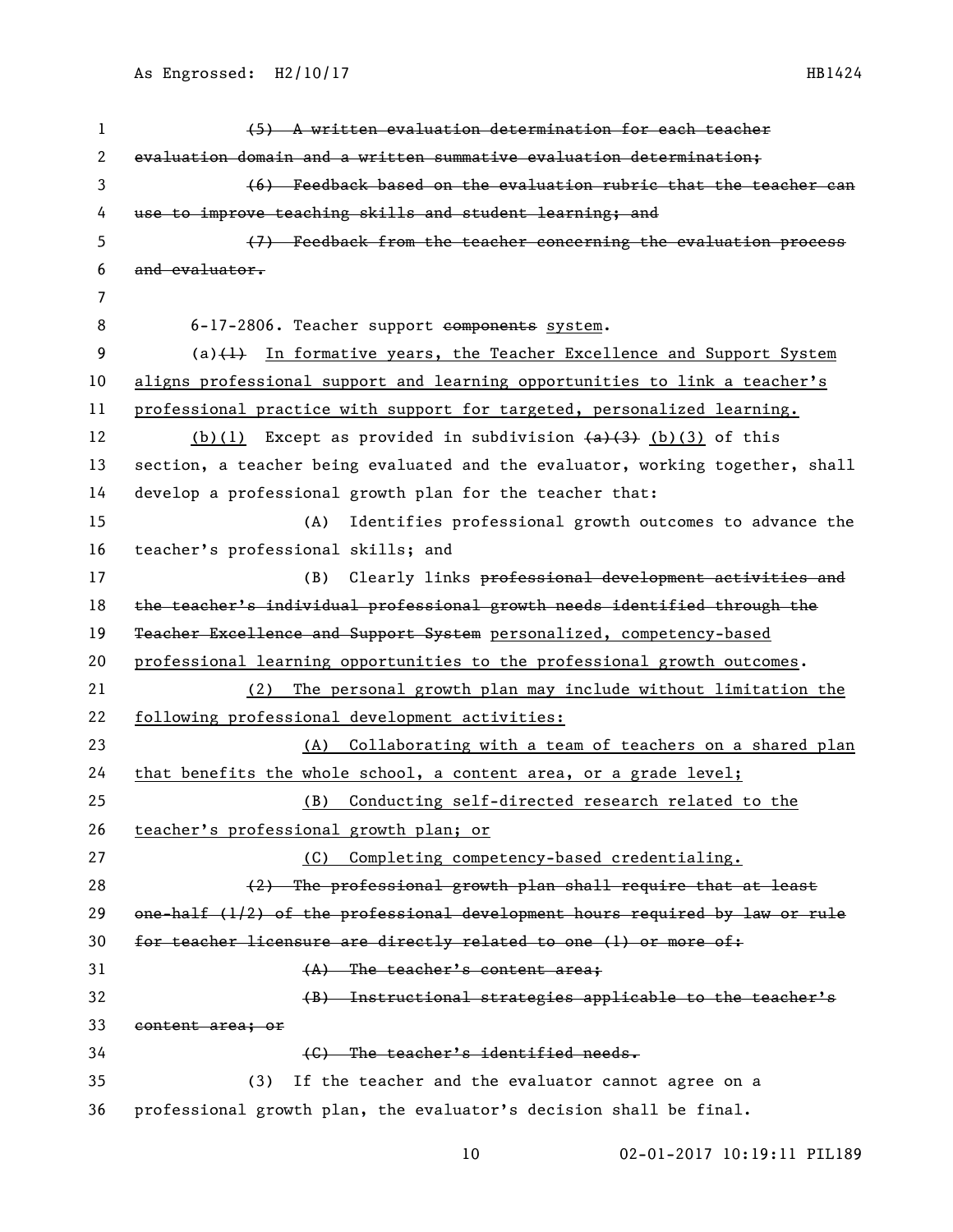(4)(A) For a teacher in intensive support status, the evaluator or an administrator designated by the evaluator shall have final approval of the teacher's professional growth plan. (B) Until the teacher is removed from intensive support status, the teacher's professional growth plan shall require that all professional development required for licensure, except professional development that is required by law, shall be directly related to the individual teacher's needs.  $(b)$  (1)(c)(1) In a formative year: (A) The teacher shall continue to demonstrate a commitment to student learning by furthering the teacher's professional growth and development as guided by the teacher's professional growth plan; and 13 (B) Interim teacher appraisals shall be used to The school district shall support teachers on an ongoing basis throughout the school 15 year  $\frac{and}{by}$ :  $(A)$ (i) Provide a teacher Providing teachers with immediate 17 feedback about the teacher's teaching practices; 18 (B)(ii) Engage the teacher Engaging teachers in a collaborative, supportive learning process; and **(C)(iii)** Help the teacher use formative assessments to Helping teachers use assessment methods supported by evidence-based research 22 that inform the teacher of student progress and adapt provide a basis for 23 adapting teaching practices based on the formative assessments. 24 (2) The interim teacher appraisal process formative year support may be guided in whole or in part by an evaluator or by one (1) or more of the following persons designated by the evaluator: (A) A teacher designated by an administrator as a leader 28 for the teaching content area of a the teacher who is being evaluated; (B) An instructional facilitator; (C) A curriculum specialist; or (D) An academic coach for the teacher's content area. (3) An overall rating is not required during a formative year.  $\leftarrow$  (e)(d) The Teacher Excellence and Support System also shall include 34 novice teacher mentoring and induction for each novice teacher employed at the public school that: 36 (1) Provides training, and support, and follow-up to novice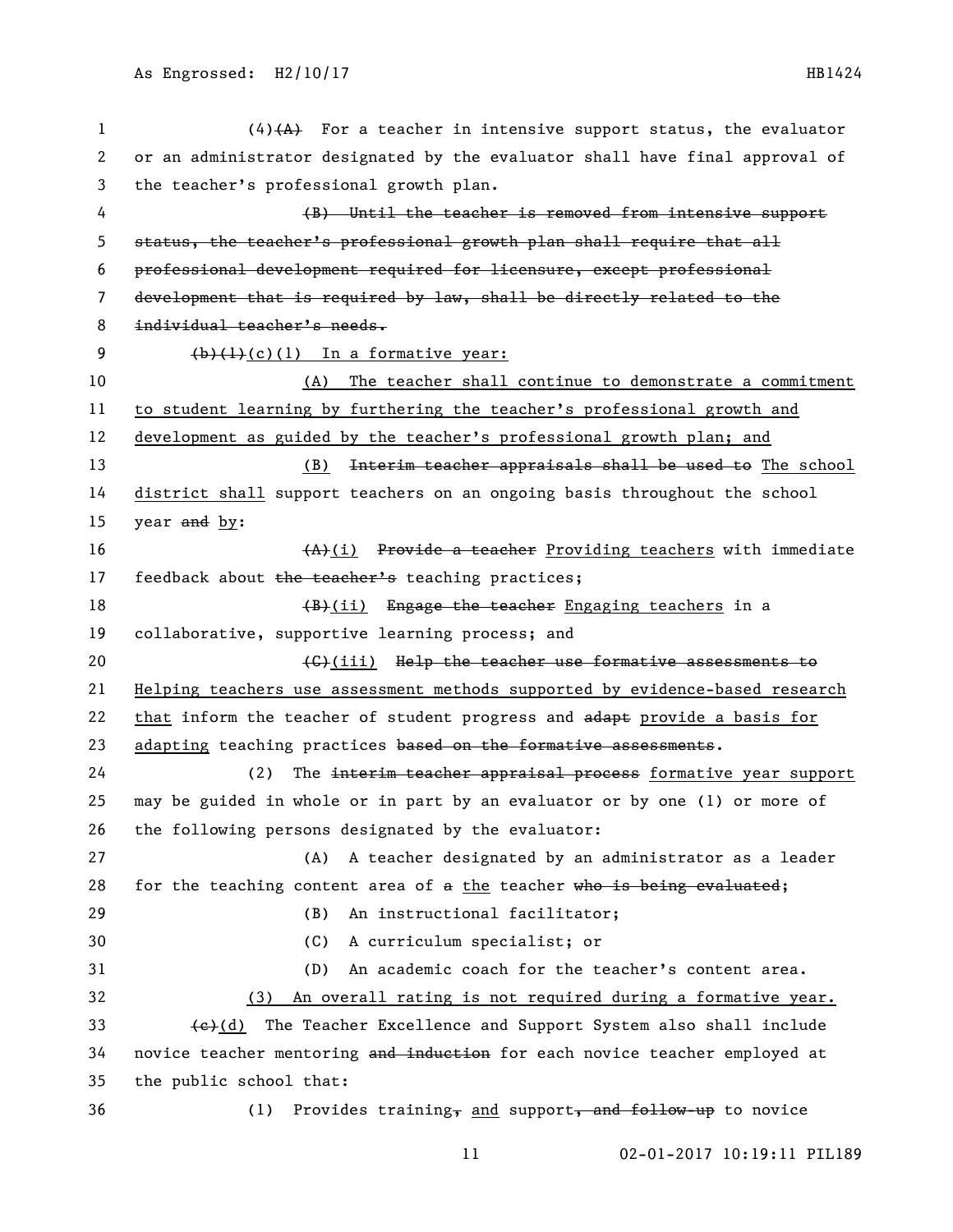teachers to increase teacher retention; (2) Establishes norms of professionalism; and (3) Leads to improved student achievement by increasing effective teacher performance. 6-17-2807. Intensive support status. 7 (a)(1) An evaluator shall may place a teacher in intensive support 8 status if the teacher has a rating of "Unsatisfactory" in any one (1) entire teacher evaluation domain of the evaluation framework. (2) An evaluator may place a teacher in intensive support status 11 if the teacher has a rating of "Unsatisfactory" or "Basic" in a majority of 12 components in a teacher evaluation domain, as evidenced by low performance 13 ratings on the evaluation rubric: 14 (1) Is not continuously improving professional practice; (2) Has not demonstrated commitment to students, the 16 school, and the profession; 17 (3) Fails to demonstrate growth or progress in 18 professional practice after receiving targeted feedback and support; or 19 (4) Does not advance student growth or progress as demonstrated on local and state measures. (b) If a teacher is placed in intensive support status, the evaluator shall: (1) Establish the time period for the intensive support status; and (2)(A) Provide a written notice to the teacher that the teacher is placed in intensive support status. (B) The notice shall state that if the teacher's contract is renewed while the teacher is in intensive support status, the fulfillment of the contract term is subject to the teacher's accomplishment of the goals established and completion of the tasks assigned in the intensive support status. (c)(1) The period of time specified by the evaluator for intensive support status shall afford the teacher an opportunity to accomplish the goals of and complete the tasks assigned in the intensive support status. (2) Intensive support status shall not last for more than two (2) consecutive semesters unless the teacher has substantially progressed and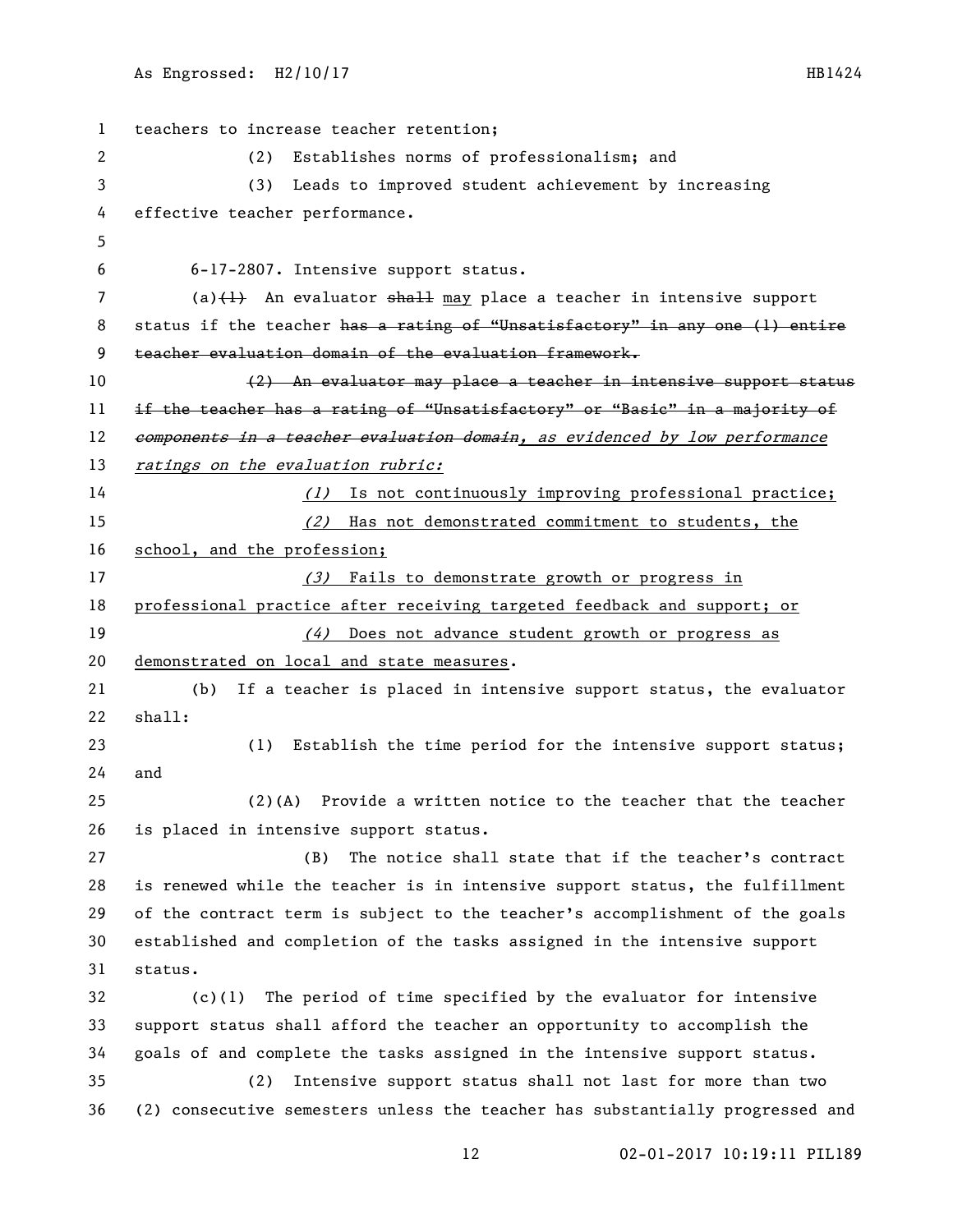## As Engrossed: H2/10/17 HB1424

1 the teacher and evaluator elects agree in writing to extend the intensive 2 support status for up to two (2) additional consecutive semesters. (d) The evaluator shall work with the teacher to: 4 (1) Develop a clear set of goals and tasks that correlate to: are designed to support the teacher's progress based on the professional growth plan and the evaluation framework; and (A) The professional growth plan; and 8 (B) Evidence-based research concerning the evaluation 9 domain that forms the basis for the intensive support status; and (2) Ensure the teacher is offered the support that the evaluator deems necessary for the teacher to accomplish the goals developed and to complete the tasks assigned while the teacher is in intensive support status. 13 (e) $\{1\}$  If the intensive support status is related to student 14 performance, the teacher shall use school district shall support the teacher's practice in using student formative assessments to gauge student progress throughout the period of intensive support status. 17 (2) The teacher shall be offered the support necessary to use 18 formative assessments under this subsection during the intensive support status. (f) At the end of the specified period of time for intensive support status, the evaluator shall: 22 (1) Evaluate whether the teacher has met the goals developed and 23 completed the tasks assigned for the intensive support status in the intensive support plan; and (2) Provide written notice to the teacher that the teacher either: (A) Is removed from intensive support status; or 28 (B) Has failed to meet the goals and complete the tasks of progress in the intensive support status.  $(g)(1)$  If a teacher does not accomplish the goals and complete the tasks established for the intensive support status during the period of intensive support status, the evaluator shall notify the superintendent of the school district where the teacher is employed and provide the superintendent with documentation of the intensive support status.  $(2)(A)(g)(1)$  Upon review and approval of the documentation, the superintendent shall may recommend termination or nonrenewal of the teacher's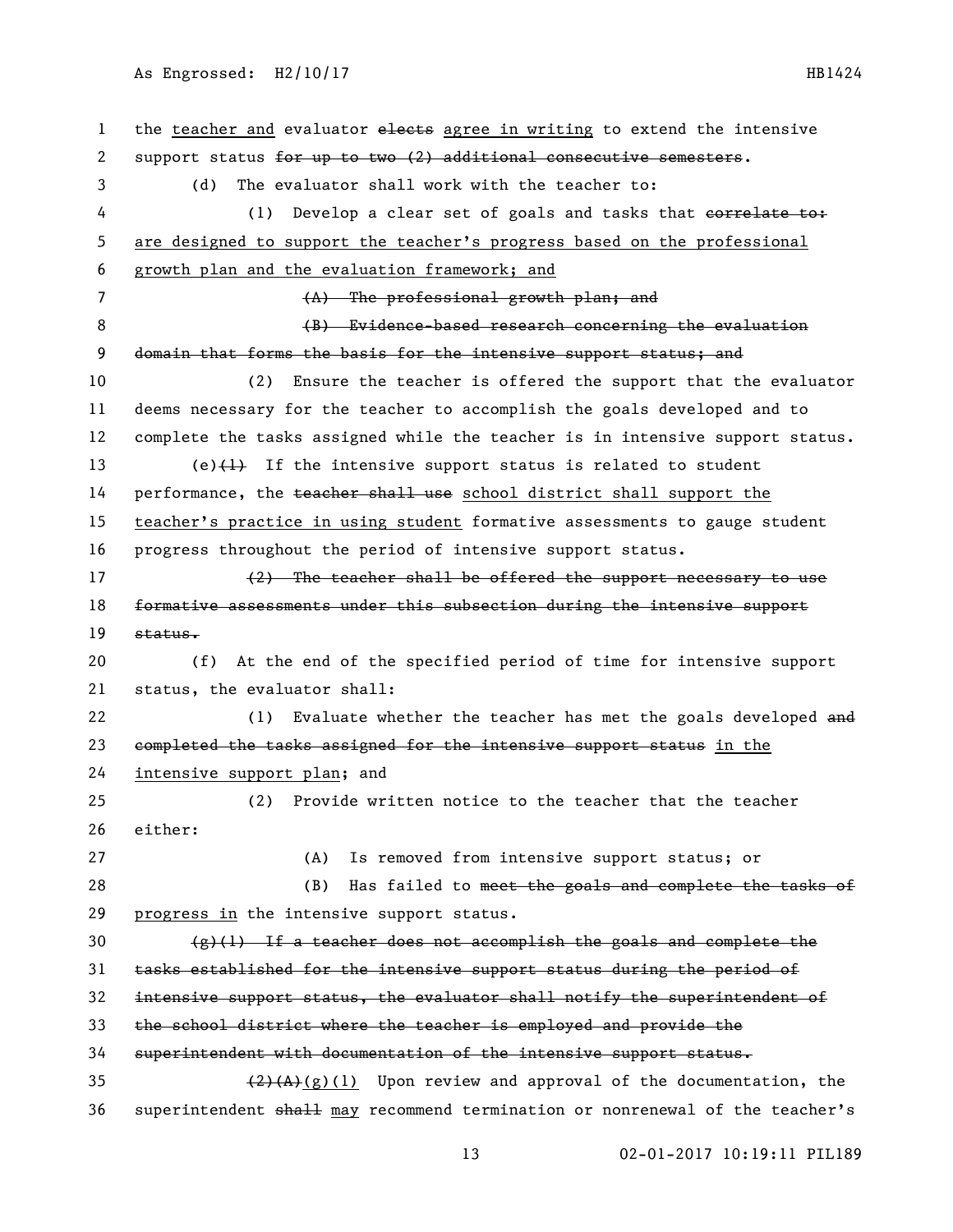contract. 2 (B)(2) A recommendation for termination or nonrenewal of a teacher's contract under this section shall be made pursuant to the authority granted to a superintendent for recommending termination or nonrenewal under The Teacher Fair Dismissal Act of 1983, § 6-17-1501 et seq. (3)(A) When a superintendent makes a recommendation for 7 termination or nonrenewal of a teacher's contract under  $\frac{1}{3}$  ( $\frac{1}{2}$ ) of 8 this section, the public school+ shall provide a written notice to the teacher.  $(A)$ (B) Shall provide the notice required The notice shall meet the minimum requirements under The Teacher Fair Dismissal Act of 1983, § 12 6-17-1501 et seq., but is exempt from the provisions of  $\S$  6-17-1504(b); and.  $\left(\frac{B}{t}(\text{C})(i)\right)$  If the public school has substantially complied with the requirements of this section, the public school is entitled to a rebuttable presumption that the public school has a substantive basis for the termination or nonrenewal of the teacher's contract under the applicable standard for termination or nonrenewal under The Teacher Fair Dismissal Act of 1983, § 6-17-1501 et seq. (ii) The presumption may be rebutted by the teacher during an appeal under The Teacher Fair Dismissal Act of 1983, § 6-17-1501 et seq.  $(4)$ (h) This section does not preclude a public school superintendent from:  $(A)$ (1) Making a recommendation for the termination or nonrenewal of a teacher's contract for any lawful reason under The Teacher Fair Dismissal Act of 1983, § 6-17-1501 et seq.; or 27 (B)(2) Including in a recommendation for termination or nonrenewal of a teacher's contract under this section any other lawful reason for termination or nonrenewal under The Teacher Fair Dismissal Act of 1983, § 6-17-1501 et seq. 6-17-2808. Implementation — Applicability. 33 (a)(1) Beginning in the 2014-2015 school year, a A public school shall 34 implement the Teacher Excellence and Support System,  $\frac{6}{3}$  6-17-2801 et seq., for all teachers employed at the public school under the rules established by the

State Board of Education.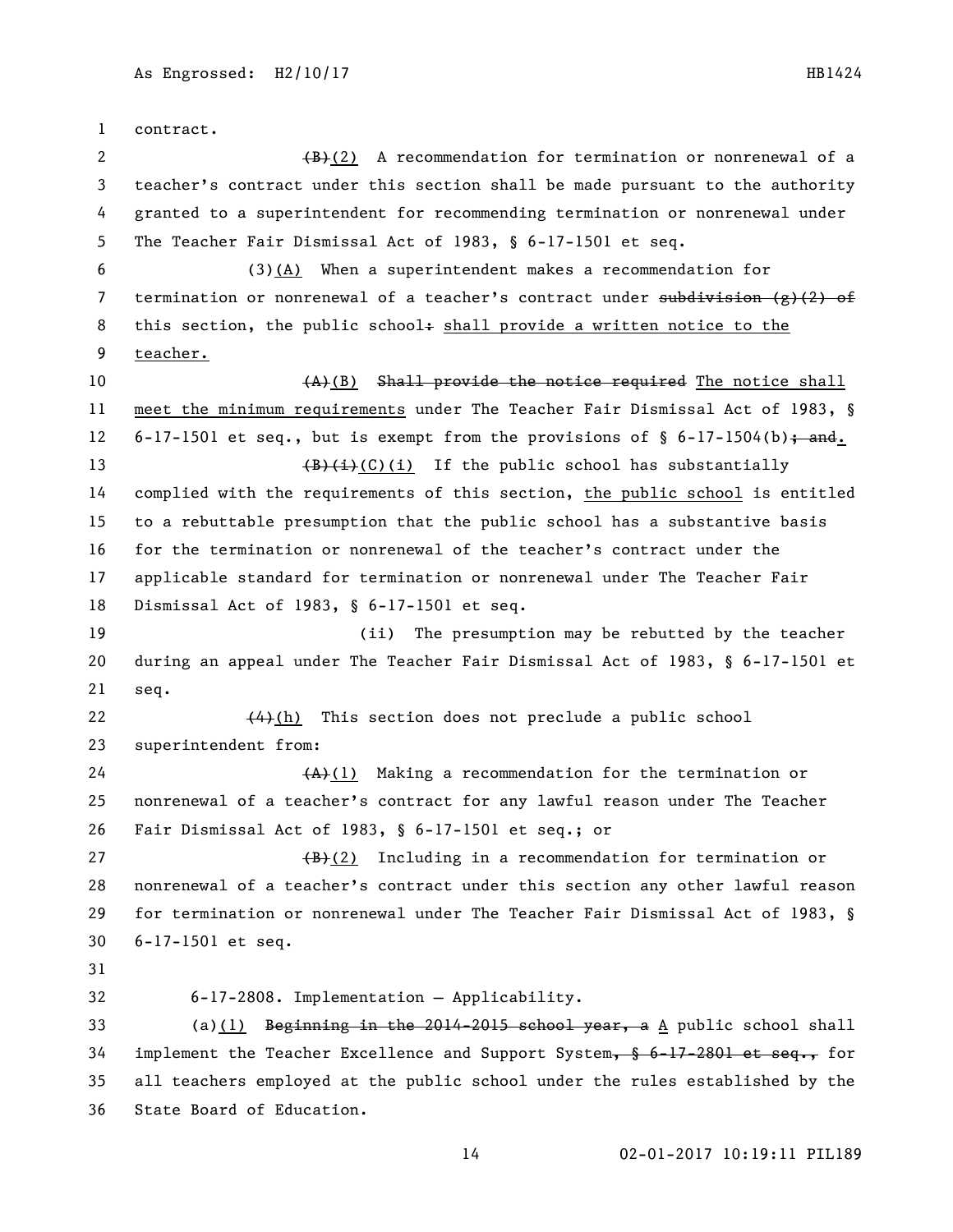| 1  | $(2)(A)$ This subchapter is not waived when a public school,                  |
|----|-------------------------------------------------------------------------------|
| 2  | charter school, or school district obtains a waiver granted by the state      |
| 3  | board from the laws and rules governing educator licensure:                   |
| 4  | In the charter of a public charter school;<br>(i)                             |
| 5  | (ii) Under $\S$ 6-15-103; or                                                  |
| 6  | (iii) Under the District of Innovation Program, § 6-                          |
| 7  | 15-2801 et seq.                                                               |
| 8  | However, a public school, charter school, or school<br>(B)                    |
| 9  | district may seek approval from the state board to opt out of the Teacher     |
| 10 | Excellence and Support System and utilize a locally adopted system for        |
| 11 | support, development, and appraisal of teacher performance as part of a       |
| 12 | system of educator effectiveness that meets federal and state requirements.   |
| 13 | (3) A public school that in the 2012-2013 and 2013-2014 school                |
| 14 | years used a nationally recognized system of teacher evaluation and support   |
| 15 | that is substantially similar to the Teacher Excellence and Support System    |
| 16 | may continue to use that system and is deemed to have met the requirements of |
| 17 | this section.                                                                 |
| 18 | $(b)(1)$ Annually during a school year, a public school shall conduct a       |
| 19 | summative evaluation for every teacher employed in the public school who is   |
| 20 | $a$ :                                                                         |
| 21 | $(A)$ Novice teacher;                                                         |
| 22 | (B) Probationary teacher; or                                                  |
| 23 | (C) Teacher who successfully completed intensive support                      |
| 24 | status within the current or immediately preceding school year.               |
| 25 | $(2)$ (A) At least one (1) time every four (4) school years, a                |
| 26 | public school shall conduct a summative evaluation for a teacher who is not   |
| 27 | in a status under subdivision (b)(l) of this section.                         |
| 28 | (B) In a school year in which a summative evaluation is                       |
| 29 | not required for a teacher under this subdivision (b)(2), the teacher:        |
| 30 | (i) Shall focus on elements of the teacher's                                  |
| 31 | professional growth plan as approved by the evaluator that are designed to    |
| 32 | help the teacher improve his or her teaching practices; and                   |
| 33 | (ii) With the evaluator's approval may:                                       |
| 34 | (a) Collaborate with a team of teachers on a                                  |
| 35 | shared plan that benefits the whole school, a content area, or a grade level; |
| 36 | $_{\text{er}}$                                                                |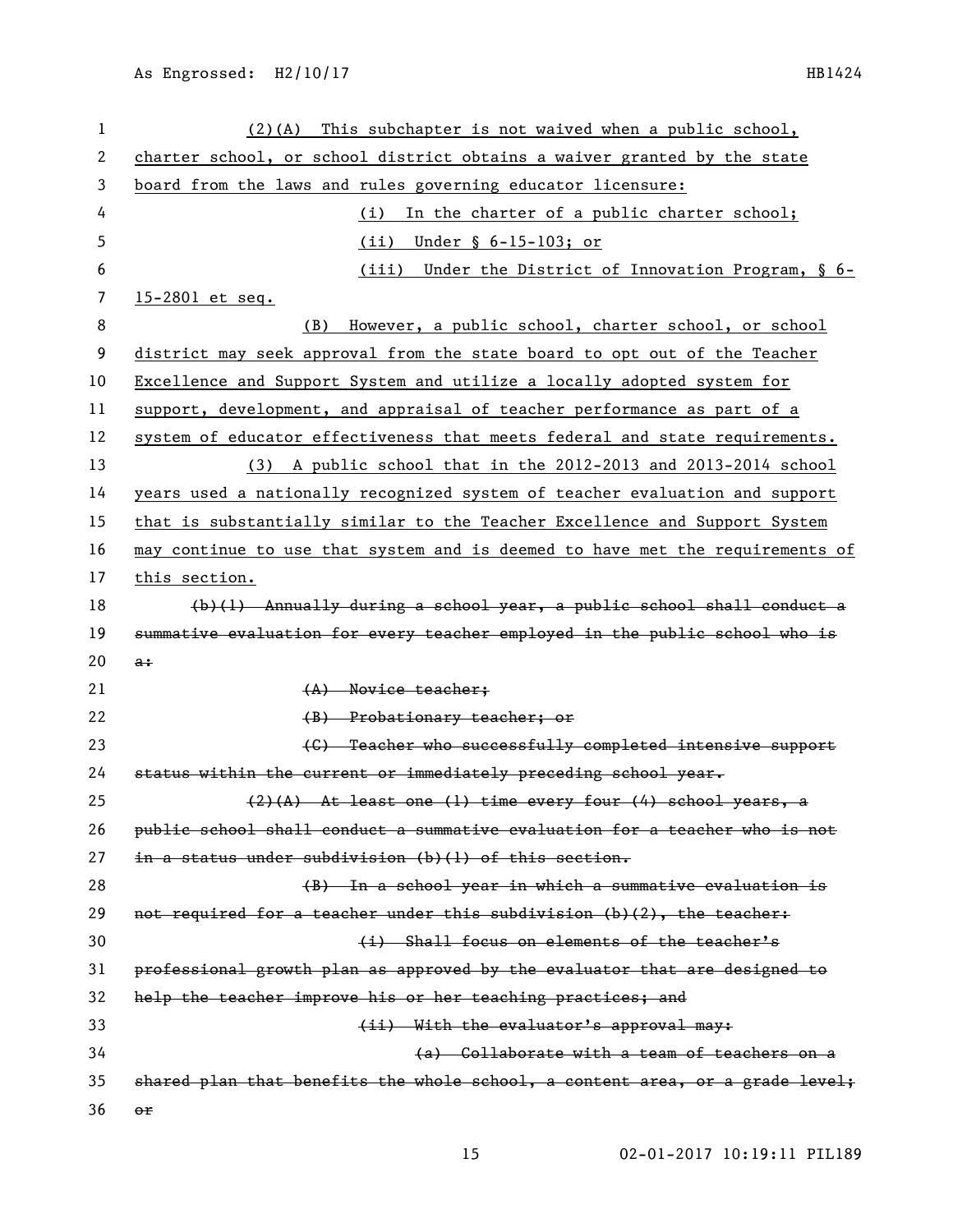| 1  | (b) Conduct self-directed research related to                                 |
|----|-------------------------------------------------------------------------------|
| 2  | the teacher's professional growth plan under § 6-17-2806.                     |
| 3  | (C) During the two (2) years in which a summative                             |
| 4  | evaluation is not required, a public school may conduct an evaluation that is |
| 5  | lesser in scope than a summative evaluation but uses the portions of the      |
| 6  | evaluation framework and evaluation rubrics that are relevant to the          |
| 7  | teacher's professional growth plan.                                           |
| 8  | (3) Annually, a public school shall assign each teacher employed              |
| 9  | by the school an annual overall rating that is based on:                      |
| 10 | (A) The teacher's professional practice, as evidenced by                      |
| 11 | the performance rating for a summative evaluation or for an interim           |
| 12 | appraisal; and                                                                |
| 13 | (B) Student growth, as determined by rules promulgated by                     |
| 14 | the State Board of Education.                                                 |
| 15 | $(4)$ (A) A teacher shall submit artifacts agreed upon by the                 |
| 16 | teacher and evaluator, or by the evaluator if the teacher and evaluator       |
| 17 | cannot agree, as evidence of professional practice in determining the         |
| 18 | performance rating for a summative evaluation or for an interim appraisal.    |
| 19 | (B) External assessment measures may be among the                             |
| 20 | artifacts submitted.                                                          |
| 21 | $(e)$ (1) A teacher shall:                                                    |
| 22 | (A) Participate in the Teacher Excellence and Support                         |
| 23 | System under this subchapter, including without limitation in:                |
| 24 | (i) Classroom observations; and                                               |
| 25 | (ii) Pre-observation and post-observation                                     |
| 26 | conferences; and                                                              |
| 27 | (B)(i) Collaborate in good faith with the evaluator to                        |
| 28 | develop the teacher's professional growth plan under $\S$ 6-17-2806(a).       |
| 29 | (ii) If a teacher and evaluator cannot agree on the                           |
| 30 | professional growth plan, the evaluator's decision shall be final.            |
| 31 | $(2)$ A failure to comply with this subsection may be reflected in            |
| 32 | the teacher's evaluation.                                                     |
| 33 | (d)(b)(1) Evaluators and teachers shall collaborate in good faith to          |
| 34 | develop the teacher's professional growth plan under $\S$ 6-17-2806(a).       |
| 35 | Every teacher contract renewed or entered into after July<br>(2)              |
| 36 | 27, 2011, is subject to and shall reference this subchapter.                  |